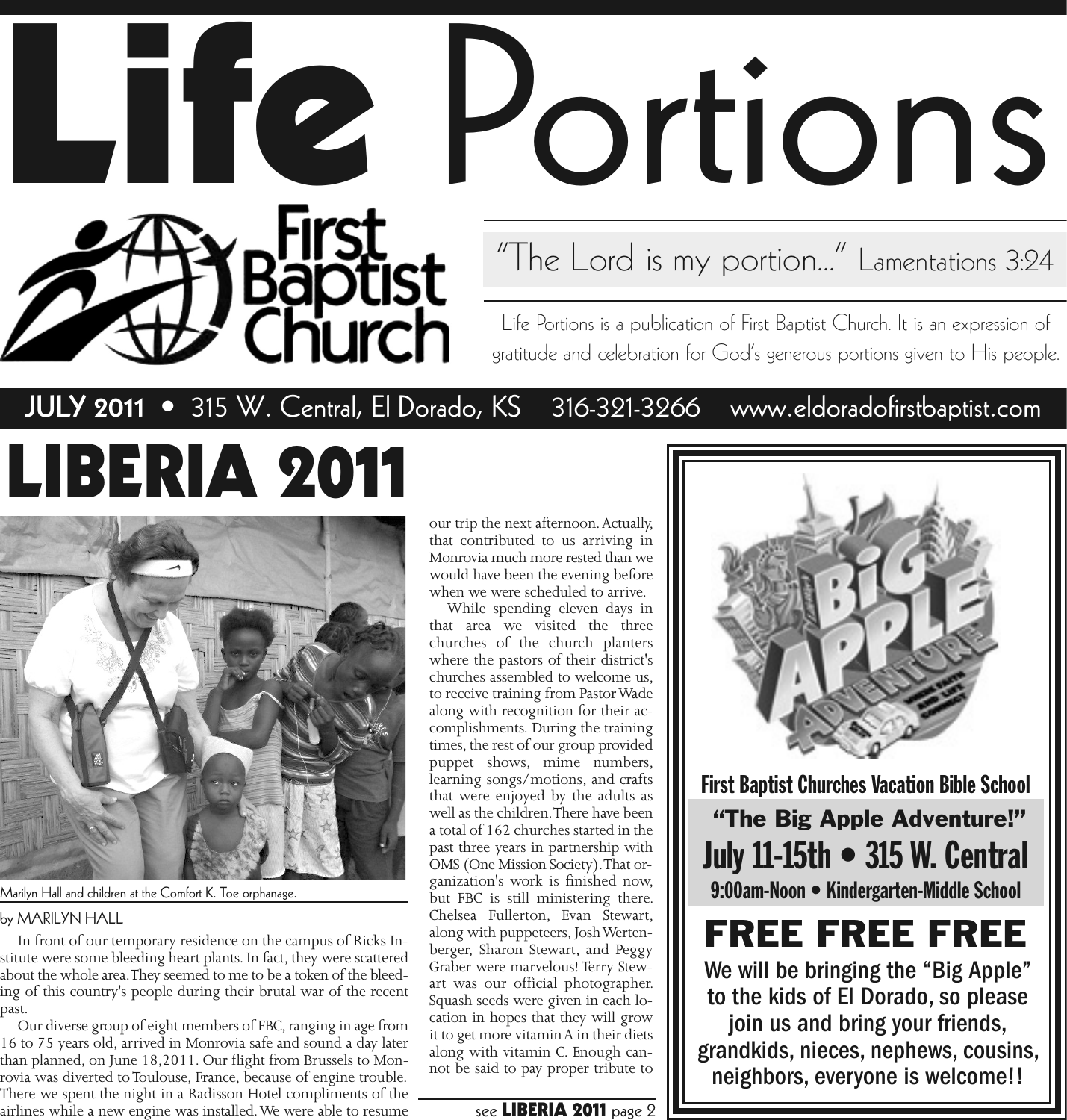#### **LIBERIA 2011** from page 1

Peggy for all her planning that started long before we left El Dorado.

Our day in Bomi County was the one I had been preparing for in advance. We visited the church at Klay Town and the Klay Clinic that had been re-opened only a few months ago was nearby. What a privilege it was to deliver a large quantity of meds and medical supplies to that clinic; to see the joy on the faces of Cora, RN. and the other clinic workers was such a blessing! These supplies had been donated through Kingsway Charities and Hospitals of Hope. Our church provided funds to purchase drugs in a wholesale pharmacy in Monrovia for malaria, typhoid, maternity kits, and other needs that had been requested. That clinic has a PA. in charge. They transfer serious cases to the JFK Hospital in Monrovia. That is probably approximately 75 miles away. We also passed out health booklets to a large crowd of people there and went over the contents with the help of an interpreter. Thanks to Liz McNown, who had composed these booklets before another trip, they contained instructions for home cleanliness and care that was tailor-made for these people.

Our visits to Comfort K.Toe Orphanage were very special for us all, but especially for the Grabers, who have ministered there over the last several years. They have fiftyfive children ranging from 3 to 21 yrs. of age. The first high school graduate, Joseph, did very well at Ricks Institute, and will go to Cuttington College for college work in the fall. He will enter a scholarship competition next year because of his considerable potential. He could win a 4 year scholarship to Mercer College in the United States. The orphanage has a school on its compound that takes them through the 6th grade. Some other neighborhood children attend also. The directress, Mary, has health problems that will now be addressed more appropriately because this trip was made.

The Grabers planned a reception to honor Joseph at the orphanage as the first high school graduate in its existence. What an afternoon! The amount of cookies and cool aid consumed was momentous! Gifts had been brought for the children: dresses made by church members, soccer uniforms for both boys and girls teams, along with other things were delivered. It was noted by Peggy that the atmosphere there is much more positive than it was a few years ago. These children lost one or both parents in the war.

Graduation day at Ricks Institute was quite an occasion! In fact, a three-hour oc-



Joseph Kollie from Comfory K. Toe orphanage with his fellow orphans. Joeseph and Christopher were the two boys who originally met Pastor Wade and Evan Graber. They invited them to their orphanage. Six years later, the team celebrated Josephs graduation from Ricks Institute.

casion. Thirty-seven students graduated this year. Gifts of a tee shirt/devotion booklet/pen were given to each graduate from our church. Their standards are high and prepare the students well for college work. They have an exchange program with Mercer Univ. in Georgia, and we met two Americans who had volunteered a year there just out of college to teach. Another arrived just before we left who had just graduated with her masters degree and would teach five weeks of summer school on a volunteer basis.

This article does not begin to do justice to all the relationship-building and God-directed events that happened during our stay. God is doing mighty things in Liberia. They are a people who work very hard to maintain their dignity. Christianity is on the move there not unlike it was in the early days of Christianity; like it was then, there is opposition -now from the Muslims. There is a new boarding school going up in Cape Mount County, the need being that lots of young people have accepted Christ and have been disowned by their Muslim families.

Each time a mission team goes to that area it can be seen that Liberia's bleeding heart is healing, but they still have a tough road ahead to travel. How marvelous that God calls some to help Him there. The Christian people trust God to sustain them and cling to Him in a way that is very humbling to us self-satisfied Americans. It seems that our visits are giving them more hope.

The pimary mission of the FBC team to Liberia was to celebrate the 162 churches planted there during the past 3½ years. Plans for the future were also put in place. The team also ministered at Ricks Institute, Comfort K. Toe orphanage, and Graber Ministries acadamy. The following is a breif pictoral symopsis. The team will be sharing at the lake supper this Sunday evening at 6:30pm at the amphitheatre.

**CHURCH PLANTING**



**Clockwise L-R:** Mary Herman made a portable puppet screen and she and Gene donated puppets to Liberia, too. The team shared puppets, VBS songs, mime, and medical missions while Pastor Wade led the pastor training sessions • Chelsea Fullerton and Evan Stewart show a mime song, "Who Am I," to honor the church planting pastors • The "kitchen" at the Glemmeh church planting celebration • Peggy Graber with church planting trainer, Richard Roberts and his wife Joyce at Glemmeh

#### **RICKS INSTUTUTE**



**Clockwise L-R:** Josh Wertenburger and Chelsea Fullerton hand out gifts from FBC to the Ricks Institute graduates. Seven K designed the t-shirts. Gifts, books and Sharpie pens were in the packet too • The team helped erect playground equipment at Ricks Institute • RISS students are children with monthly sponsors from FBC. They are receiving gifts and letters from their sponsors • Terry, Sharon and Evan Stewart at the rainy season bridge at Ricks Institute.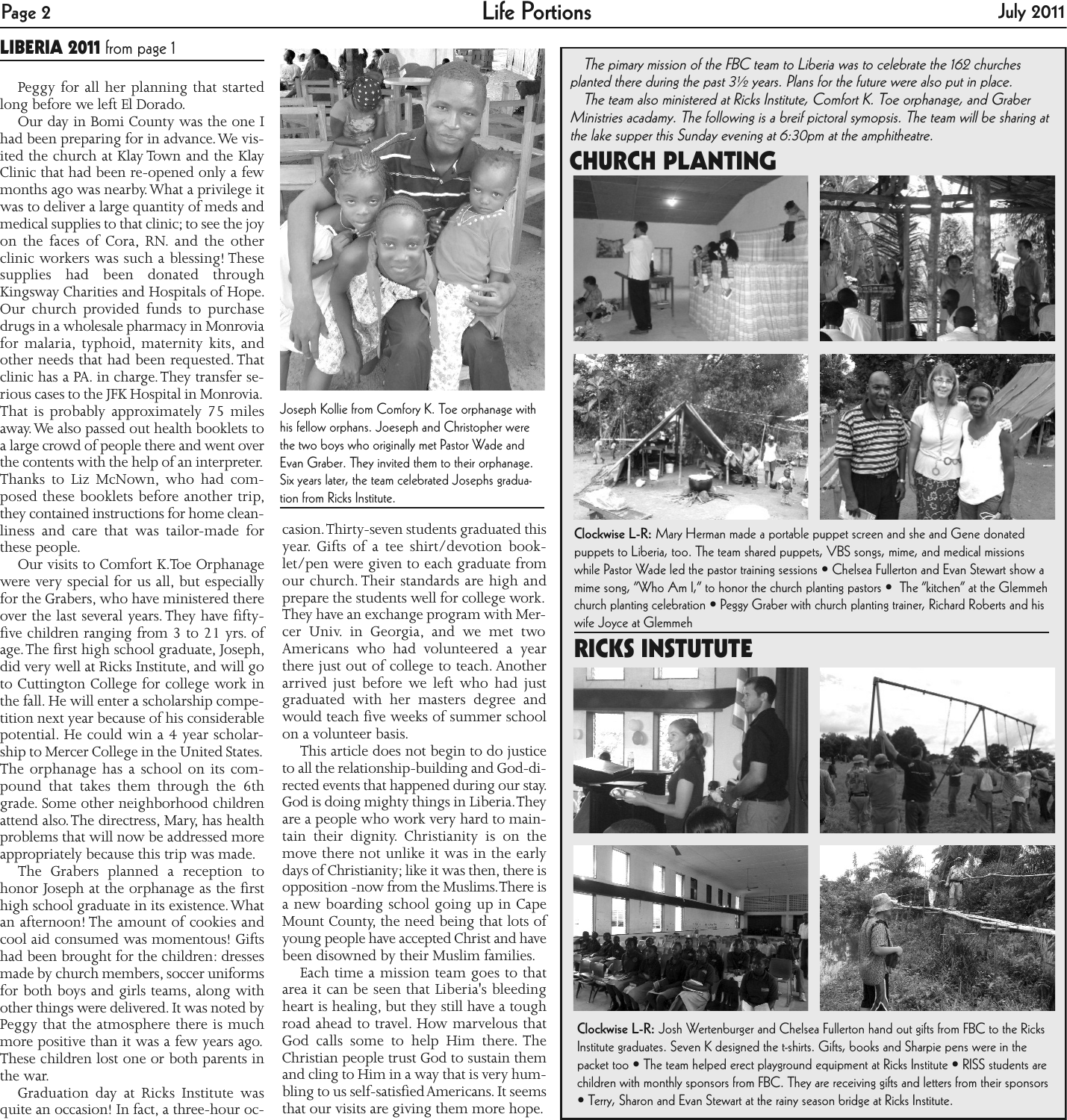**July 2011 Life Portions Page 3**

## **How to get to Heaven from Liberia**

LIBERIA

Imagine you want to walk from Monrovia to the deepest jungle of Liberia. You request some assistance for someone to show you the way. Two guides with their own maps offer to lead you on this journey. The guides and their maps show two different ways to the deepest jungle. You are not sure which one is true and the right way, so you hire both guides.

At first the maps seem similar and reliable, so you trust both guides. A few days into the journey,

it becomes clear that the maps are very different and the guides are showing you a different way to get to your destination.

That night in the jungle, you camp is attacked and the two guides are both killed. You do not know where you are and you have no idea which way to travel. You just

sit in the jungle wondering which guide's map is correct, so you know the right way. Three days after the attack, one of the guides comes back to life! He raises from the dead! You know immediately that he is the reliable guide and his map shows the true way. Jesus is the true Guide that shows you the way to heaven in His map, the Bible.

Jesus said, "I am the way, the truth, and the life. No one comes to the Father except through Me. (John 14:6)." He is the way to heaven from Liberia. Follow these simple directions.

\*First, understand that heaven/eternal life is a free gift. "But the free gift is not like the offense many died, much more the grace of God and the gift by the grace of the one Man, Jesus Christ, abounded by many." Romans 5:15

"For the wages of sin is death, but the gift of God is eternal life in Christ Jesus our Lord." Romans 6:23

"For by grace you have been saved through faith, and that not of yourselves; it is the gift of God, not of works, lest anyone should boast." Ephesians 2:8,9

\*Second, realize that heaven/eternal life is free because Jesus paid a terrible price for it. "Then the soldiers of the governor took Jesus into the Praetorium and gathered the whole garrison around Him. And they stripped Him and put a scarlet robe on Him. When they had twisted a crown of thorns, they put it on His head, and a reed in His right hand. And they bowed the knee before Him and mocked Him, saying, "Hail King of the Jews!" Then

they spat on Him, and took the reed and struck Him on the head. And when they had mocked Him, they took the robe off Him, put His own clothes on Him, and led Him away to be crucified." Matthew 27:27-31

"Not with the blood of goats and calves, but with His own blood He entered that Most Holy place once for all, having obtained eternal redemption." Hebrews 9:12

"For God so lived the world that he gave His only begotten Son, that whoever believes in Him should not perish but have everlasting life." John 3:16

> \*Third, know that Jesus want you to have heaven/eternal life and offers it to you freely and personally. "And this is eternal life, that they may know You, the only true God, and Jesus Christ

whom You have sent." John 17:3 "And this is the testimony: that God has given us eternal life, and this life is in His Son. He who has the Son has life; he who does not have the Son of God does not have life. These things I have written to you who

believe in the name of the Son of God, that you may know that you have eternal life, and that you may continue to believe in the name of the Son of God." I John 5:11-13

\*Fourth, receive Jesus and the gift of eternal life. "But as many as received Him, to them He gave the right to become childrenof God, even to those who believe in His name: who were born, not of blood, nor of the will of the flesh, nor of the will of man, but of God." John 1:12, 13

"Until now you have asked nothing in My name, Ask, and you will receive, that your joy may be full." John 16:24

Receive the gift of eternal life right now and make sure that you are going to heaven. If you have never received Jesus and the gift of eternal life, by a heart-felt prayer of invitation, receive Him by praying, *"Dear Lord Jesus, thank You for loving me. Please forgive my sins and come into my life. I received You right now and the gift of eternal life that You paid for on the Cross. Come be in my heart by Your Holy Spirit. Please take control of my life, and help me to enjoy, responsibly, the gift of eternal life that You just gave to me. I will live with You forever according to Your promise. I have eternal life beginning right now because I have received You and trust in You only to save me by faith in You. I thank You and praise You for the gift of eternal life, I will live for You from this moment on as a way of saying thank You for giving me eternal life. In Jesus' name, Amen."*

### **The Value of a Good Name**

In preparing for the mission trip to Liberia, I have been reading Hoping Liberia by John Michael Helms. The book has helped me get an idea of what Liberia has gone through as a nation and how Olu Menjay has been a part of repairing a war torn country. I have not finished the book yet, but the chapter I have thought about over and over is the one entitled "The Value of a Good Name." In this chapter, Helms tells of how Olu escaped from Liberia during the war. As he came near to crossing the border, soldiers detained him. Olu was carrying letters for some of his friends to family members who were already in the Ivory Coast. The guards who stopped him accused him of being a spy and ordered he be stripped and stated his penalty for such a crime was death. The soldiers had just shot a man and Olu knew that this too would be his fate. Just before his execution the commander stopped and asked Olu to identify himself. Olu told him his name, "Olu Menjay." He was then asked if his father was Harrison Menjay and Olu confirmed it to be true. The commander then told of how Harrison had given him a scholarship to attend school when he did not have enough money to afford schooling. Orders were given to the soldiers to give Olu his clothes back. He was also given \$10 and a Coke from the commander and was allowed to cross the border. Olu was reminded of Proverbs 22:1 that says, "A good name is more desirable that great riches. To be esteemed is better than silver or gold."

This story got me to thinking about the importance of my name and the impact I have on others. What do people think of when they think of your name? Do they think of compassion? Do they think of love? Do they think of Christ? As we start summer, I encourage us all to evaluate what our name tells others and think of ways that our name will reflect the name of Christ.